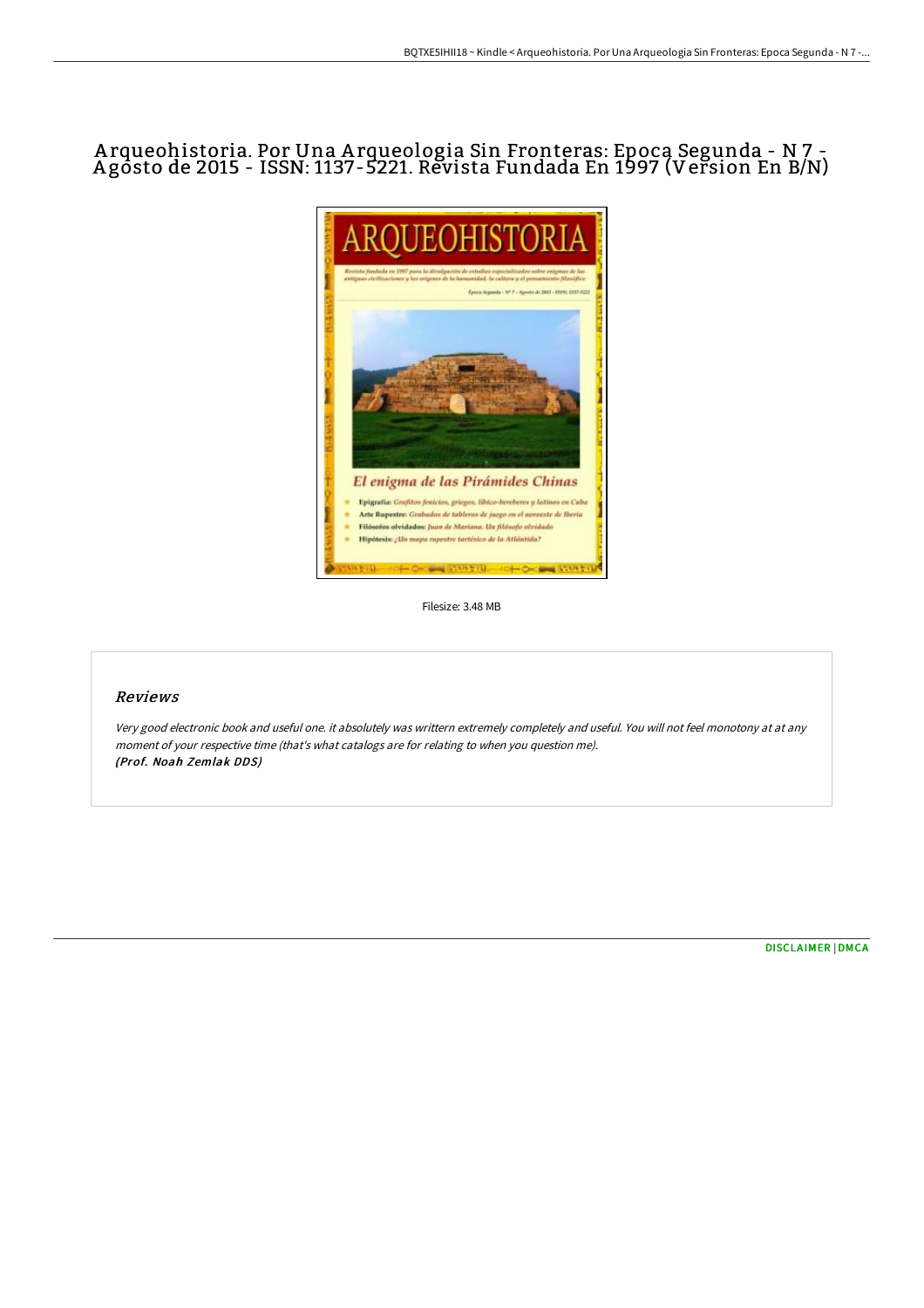# ARQUEOHISTORIA. POR UNA ARQUEOLOGIA SIN FRONTERAS: EPOCA SEGUNDA - N 7 - AGOSTO DE 2015 - ISSN: 1137 -5221. REVISTA FUNDADA EN 1997 (VERSION EN B/N)



Createspace, United States, 2015. Paperback. Book Condition: New. 279 x 216 mm. Language: Spanish . Brand New Book \*\*\*\*\* Print on Demand \*\*\*\*\*.Revista ARQUEOHISTORIA. Por una Arqueologia Sin Fronteras - Epoca Segunda - n 7 - Agosto de 2015 - ISSN: 1137-5221 Version en Blanco y Negro Revista fundada en 1997, especializada en Enigmas de las Antiguas Civilizaciones y los Origenes de la Humanidad, la Cultura y el Pensamiento Filosofico. Edita: ArqueoHistoria Sociedad Epigrafica Deposito legal: M-9882/1997 Contenido: El enigma de las Piramides Chinas. . 5 Grafitos Fenicios, Griegos, Libico-Bereberes y Latinos en Cuba. . 16 La escena geografica sobre Atlantis mas antigua del occidente. . 24 Juan de Mariana (1536-1624) . 40 Los Grabados de Tableros de Juego al aire libre en el Noroeste de la Peninsula Iberica . 43 El Dolmen de Taguasco, Cuba. . 52 I Jornadas de lengua y escritura iberica. . 55 Un antiguo barco Libio en Cuba? 57 ESPACIO SOLIDARIO . 60 International Dostoevsky Society (IDS) . 66 AGON. Grupo de Estudios Filosoficos. . 67 Research Interests: Phoenicians, Epigraphy (Archaeology), Greek Epigraphy, Paleography, Greek Paleography, Latin Epigraphy, Cuban History, Archaeology of the Iberian Peninsula, Petroglyphs and Pictographs, Anthropology of Cuba, Phoenician Punic Archaeology, Arqueology, Libyan archaeology, Arqueologia, Ancient Greek Epigraphy, Pyramid Texts, Coffin Texts, Book of the Dead, Libya, Arqueologia historica, Greek and Latin Epigraphy, Paleografia, Arte Rupestre, North-West Semitic Epigraphy, Fenicios, Epigraphy, Phoenician Punic Epigraphy, Arqueologia Subacuatica, Archeologia Fenicio-Punica, Arqueologia romana / Roman archeology, Lengua iberica, Epigrafia, PYRAMID, and Revistas de artes y humanidades.

 $\mathbf{r}$ Read [Arqueohistoria.](http://techno-pub.tech/arqueohistoria-por-una-arqueologia-sin-fronteras.html) Por Una Arqueologia Sin Fronteras: Epoca Segunda - N 7 - Agosto de 2015 - ISSN: 1137-5221. Revista Fundada En 1997 (Ver sion En B/N) Online

Download PDF [Arqueohistoria.](http://techno-pub.tech/arqueohistoria-por-una-arqueologia-sin-fronteras.html) Por Una Arqueologia Sin Fronteras: Epoca Segunda - N 7 - Agosto de 2015 - ISSN: 1137-5221. Revista Fundada En 1997 (Version En B/N)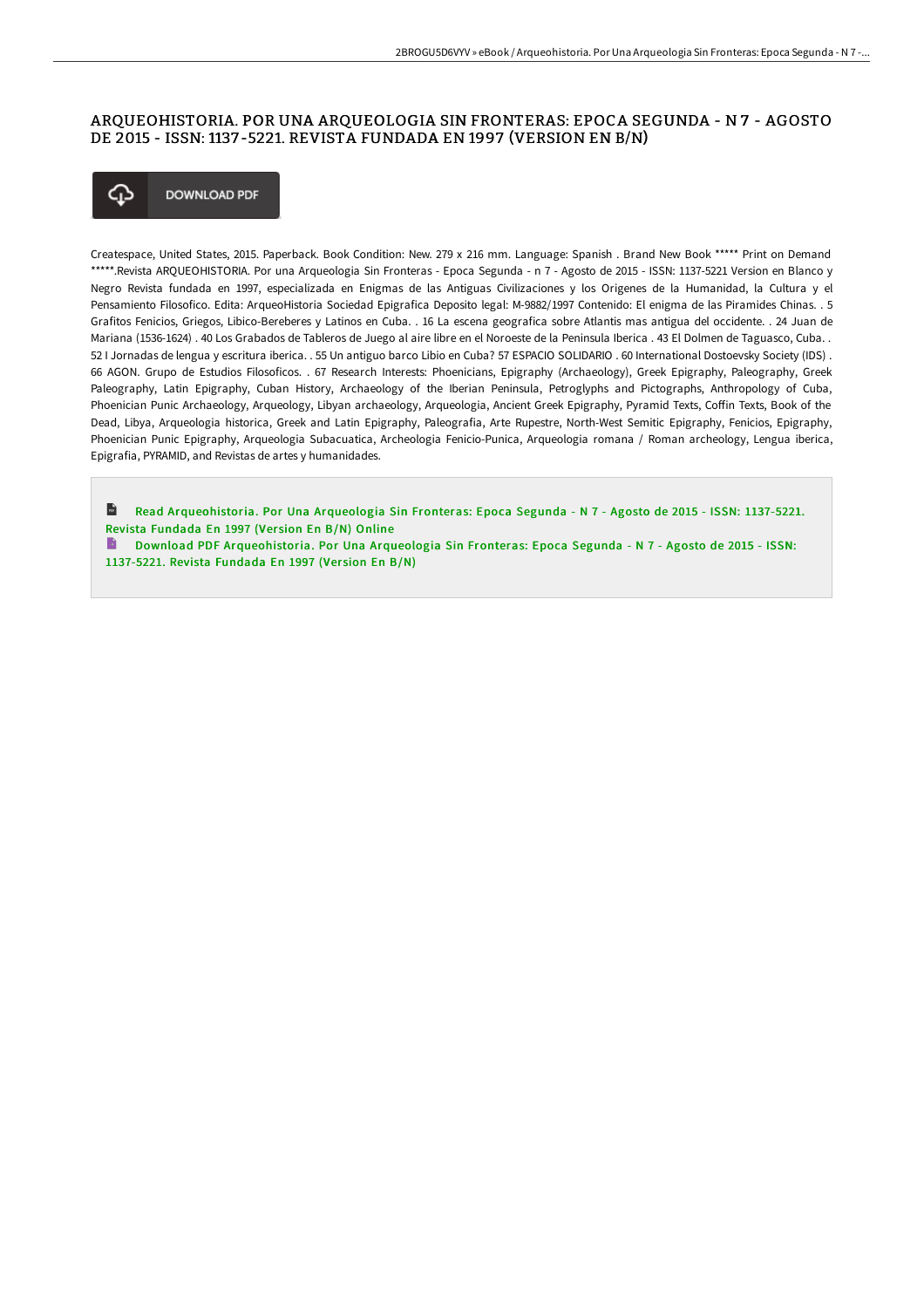## See Also

#### 101 Ways to Beat Boredom: NF Brown B/3b

Pearson Education Limited. Paperback. Book Condition: new. BRAND NEW, 101 Ways to Beat Boredom: NF Brown B/3b, Anna Claybourne, This title is part of Bug Club, the first whole-schoolreading programme to combine books with... [Download](http://techno-pub.tech/101-ways-to-beat-boredom-nf-brown-b-x2f-3b.html) Book »

|--|

## Zip and Zap Meet the Sam: Yellow B/1c

Pearson Education Limited. Paperback. Book Condition: new. BRAND NEW, Zip and Zap Meet the Sam: Yellow B/1c, Sheryl Webster, This title is part of Pearson's Bug Club - the first whole-schoolreading programme thatjoins... [Download](http://techno-pub.tech/zip-and-zap-meet-the-sam-yellow-b-x2f-1c.html) Book »

#### Adventure Kids: Escape in Egypt: Orange B/1b

Pearson Education Limited. Mixed media product. Book Condition: new. BRAND NEW, Adventure Kids: Escape in Egypt: Orange B/1b, Simon Cheshire, This title is part of Bug Club, the first whole-school reading programme that joins books... [Download](http://techno-pub.tech/adventure-kids-escape-in-egypt-orange-b-x2f-1b.html) Book »

# Children s Educational Book: Junior Leonardo Da Vinci: An Introduction to the Art, Science and Inventions of This Great Genius. Age 7 8 9 10 Year-Olds. [Us English]

Createspace, United States, 2013. Paperback. Book Condition: New. 254 x 178 mm. Language: English . Brand New Book \*\*\*\*\* Print on Demand \*\*\*\*\*.ABOUT SMART READS for Kids . Love Art, Love Learning Welcome. Designed to... [Download](http://techno-pub.tech/children-s-educational-book-junior-leonardo-da-v.html) Book »

#### Letters to Grant Volume 2: Volume 2 Addresses a Kaleidoscope of Stories That Primarily, But Not Exclusively, Occurred in the United States. It de

Createspace, United States, 2013. Paperback. Book Condition: New. 216 x 140 mm. Language: English . Brand New Book \*\*\*\*\* Print on Demand \*\*\*\*\*.Volume 2 addresses a kaleidoscope of stories that primarily, but not exclusively, occurred...

[Download](http://techno-pub.tech/letters-to-grant-volume-2-volume-2-addresses-a-k.html) Book »